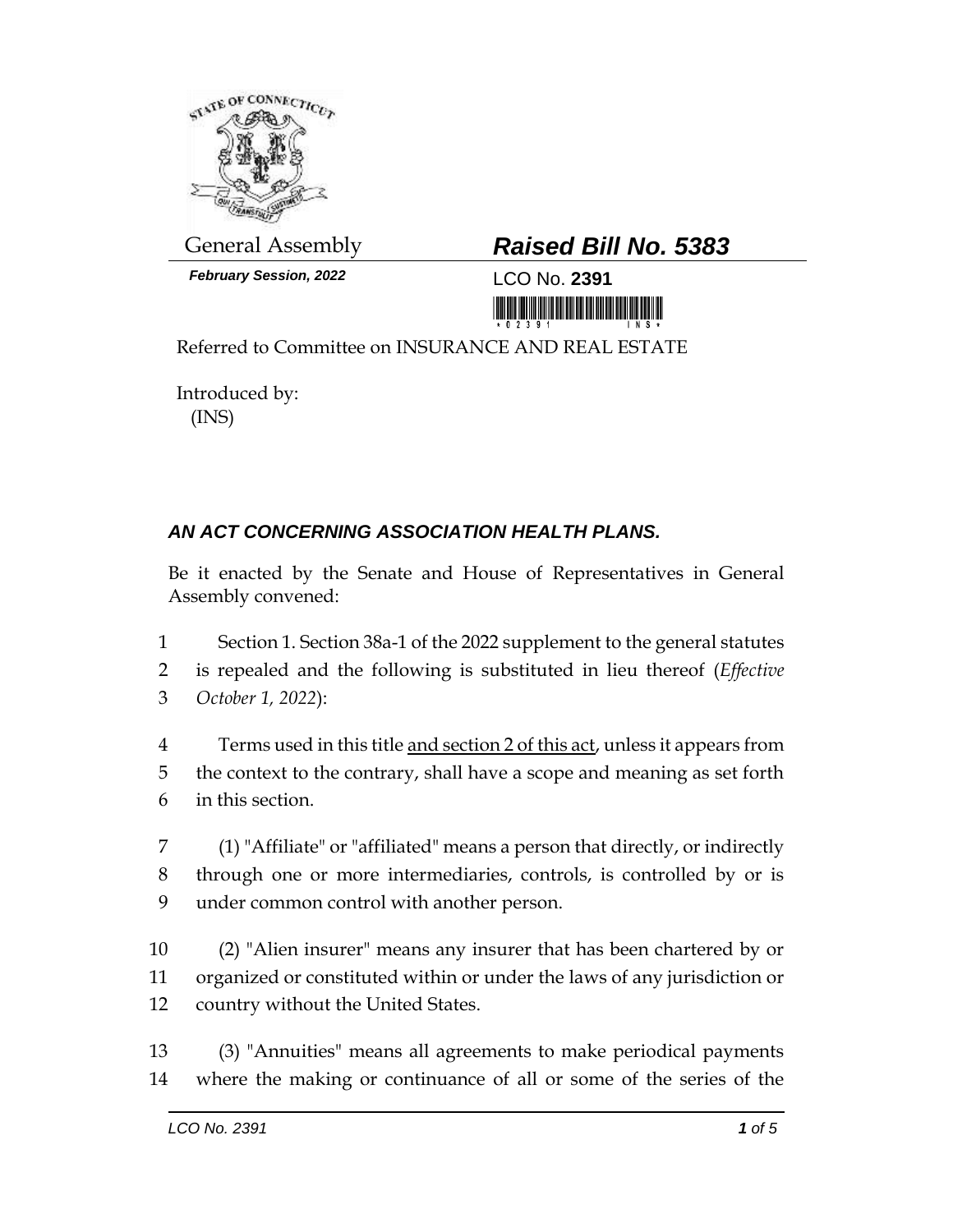payments, or the amount of the payment, is dependent upon the continuance of human life or is for a specified term of years. This definition does not apply to payments made under a policy of life insurance.

(4) "Commissioner" means the Insurance Commissioner.

 (5) "Control", "controlled by" or "under common control with" means the possession, direct or indirect, of the power to direct or cause the direction of the management and policies of a person, whether through the ownership of voting securities, by contract other than a commercial contract for goods or nonmanagement services, or otherwise, unless the power is the result of an official position with the person.

 (6) "Domestic insurer" means any insurer that has been chartered by, incorporated, organized or constituted within or under the laws of this state.

 (7) "Domestic surplus lines insurer" means any domestic insurer that has been authorized by the commissioner to write surplus lines insurance.

 (8) "Foreign country" means any jurisdiction not in any state, district or territory of the United States.

 (9) "Foreign insurer" means any insurer that has been chartered by or organized or constituted within or under the laws of another state or a territory of the United States.

 (10) "Insolvency" or "insolvent" means, for any insurer, that it is unable to pay its obligations when they are due, or when its admitted assets do not exceed its liabilities plus the greater of: (A) Capital and surplus required by law for its organization and continued operation; or (B) the total par or stated value of its authorized and issued capital stock. For purposes of this subdivision "liabilities" shall include but not be limited to reserves required by statute or by regulations adopted by the commissioner in accordance with the provisions of chapter 54 or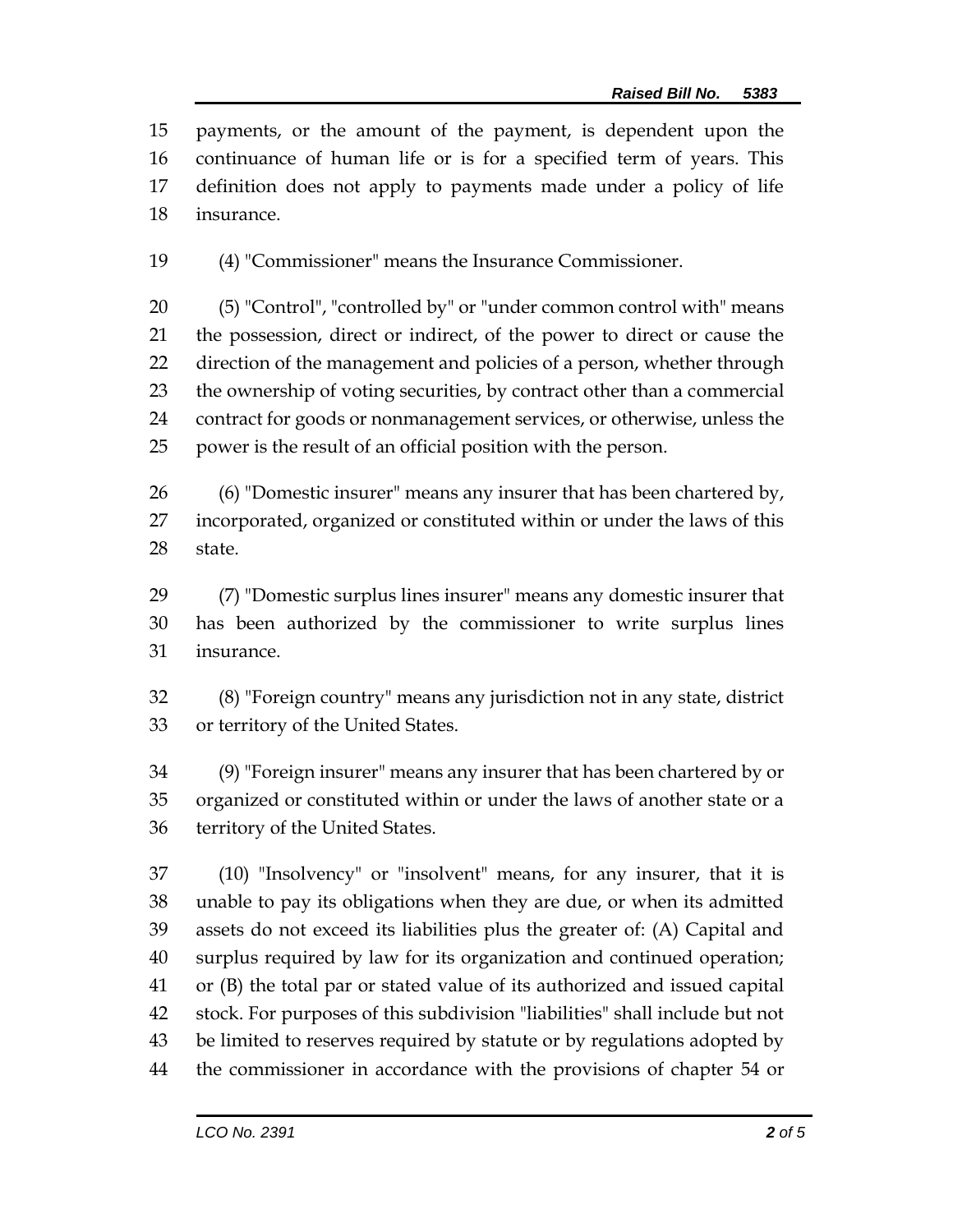specific requirements imposed by the commissioner upon a subject company at the time of admission or subsequent thereto.

 (11) "Insurance" means any agreement to pay a sum of money, provide services or any other thing of value on the happening of a particular event or contingency or to provide indemnity for loss in respect to a specified subject by specified perils in return for a consideration. In any contract of insurance, an insured shall have an interest which is subject to a risk of loss through destruction or impairment of that interest, which risk is assumed by the insurer and such assumption shall be part of a general scheme to distribute losses among a large group of persons bearing similar risks in return for a ratable contribution or other consideration.

 (12) "Insurer" or "insurance company" includes any person or combination of persons doing any kind or form of insurance business other than a fraternal benefit society, and shall include a receiver of any insurer when the context reasonably permits.

 (13) "Insured" means a person to whom or for whose benefit an insurer makes a promise in an insurance policy. The term includes policyholders, subscribers, members and beneficiaries. This definition applies only to the provisions of this title and does not define the meaning of this word as used in insurance policies or certificates.

 (14) "Life insurance" means insurance on human lives and insurances pertaining to or connected with human life. The business of life insurance includes granting endowment benefits, granting additional benefits in the event of death by accident or accidental means, granting additional benefits in the event of the total and permanent disability of the insured, and providing optional methods of settlement of proceeds. Life insurance includes burial contracts to the extent provided by section 38a-464.

 (15) "Mutual insurer" means any insurer without capital stock, the managing directors or officers of which are elected by its members.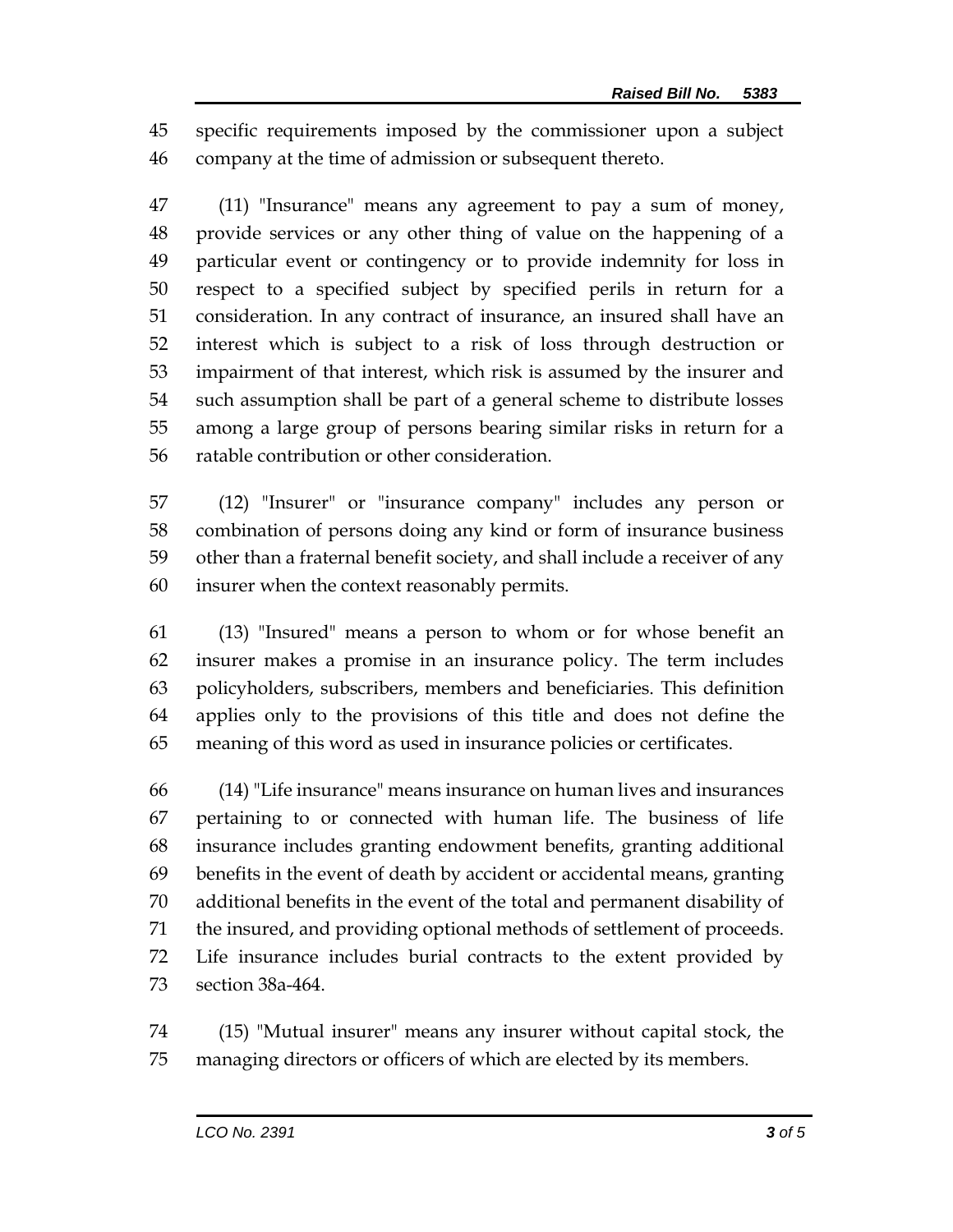(16) "Person" means an individual, a corporation, a partnership, a limited liability company, an association, a joint stock company, a business trust, an unincorporated organization or other legal entity.

 (17) "Policy" means any document, including attached endorsements and riders, purporting to be an enforceable contract, which memorializes in writing some or all of the terms of an insurance contract.

(18) "State" means any state, district, or territory of the United States.

 (19) "Subsidiary" of a specified person means an affiliate controlled by the person directly, or indirectly through one or more intermediaries.

 (20) "Unauthorized insurer" or "nonadmitted insurer" means an insurer that has not been granted a certificate of authority by the commissioner to transact the business of insurance in this state or an insurer transacting business not authorized by a valid certificate.

 (21) "United States" means the United States of America, its territories and possessions, the Commonwealth of Puerto Rico and the District of Columbia.

 Sec. 2. (NEW) (*Effective October 1, 2022*) (a) For the purposes of this section:

 (1) "Association health plan" means a fully insured group health insurance policy that is (A) sponsored by a sponsoring association, and (B) offered or sold to the employer members of the sponsoring association to provide health benefits as permitted under the Employee 99 Retirement Income Security Act of 1974, as amended from time to time;

 (2) "Employer" means (A) a sole proprietorship in this state, or (B) a person doing business in this state that employs at least one individual in this state; and

 (3) "Sponsoring association" means an association comprised of one or more employer members that provides an association health plan to